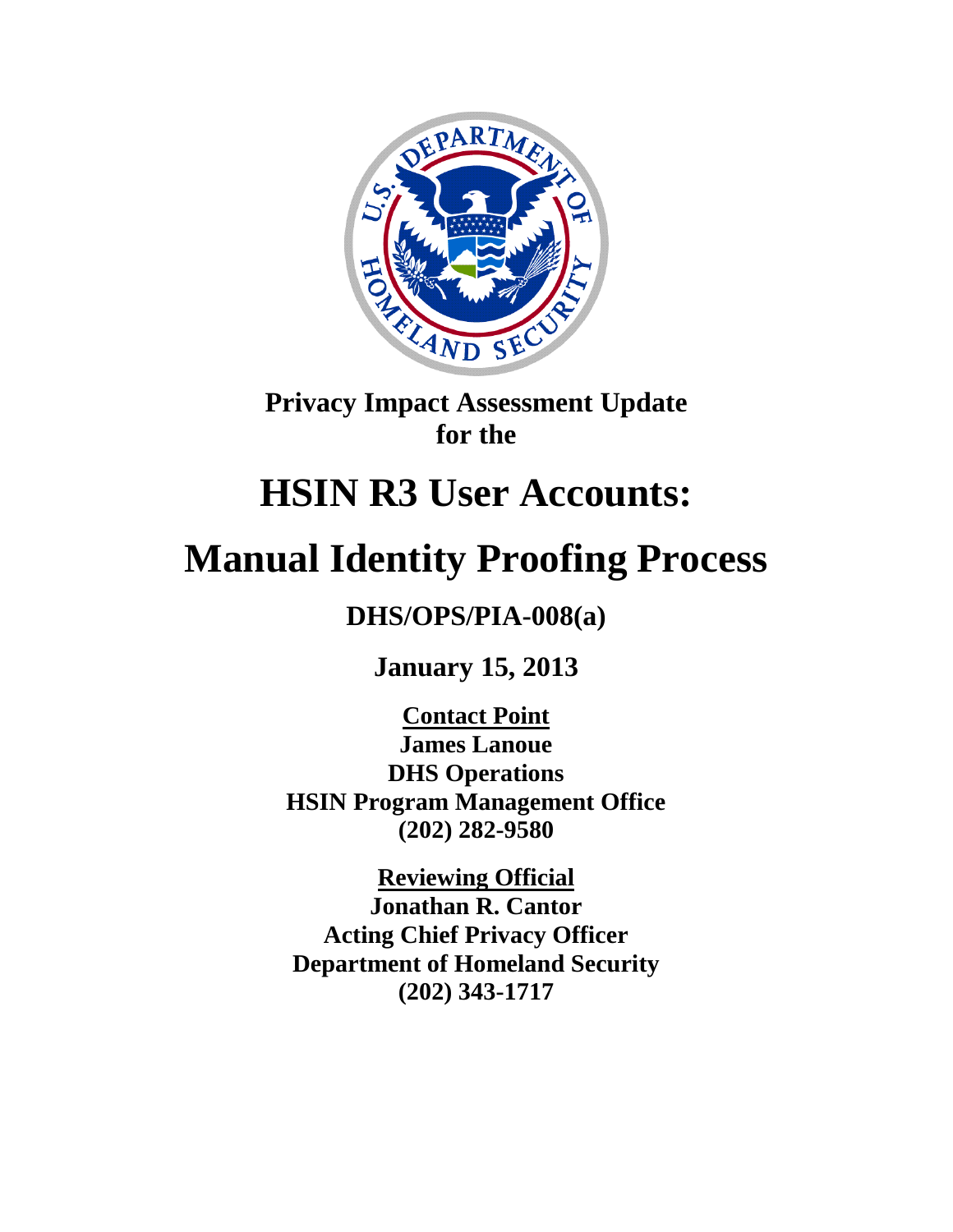

# **Abstract**

The Homeland Security Information Network (HSIN) is maintained by the Department of Homeland Security (DHS), Office of Operations Coordination and Planning (OPS). HSIN is a user-driven, web-based, information-sharing platform that connects all homeland security mission partners within a wide spectrum of homeland security mission areas. This Privacy Impact Assessment (PIA) Update is being conducted to document a new process for certain registrants who may need an alternative manual solution to the standard online, electronic identity proofing (IdP) process.

## **Overview**

HSIN is a user-driven, web-based, information-sharing platform that connects homeland security mission partners, consisting of DHS and its federal, state, local, tribal, territorial, private sector, international, and other non-governmental partners within a wide spectrum of homeland security mission areas. DHS OPS maintains HSIN. HSIN is designed to facilitate the secure integration and interoperability of information-sharing resources among federal, state, local, tribal, private-sector, international, and other non-governmental partners involved in identifying and preventing terrorism and in undertaking incident management activities. HSIN is designed to allow all relevant, vetted stakeholders access to the information regardless of jurisdictional, geographic, or agency boundaries, so long as it has been determined that the information is appropriate to be shared.

DHS mission partners rely on HSIN as an environment that promotes trust and sharing, and HSIN supports the DHS and Information Sharing Environment (ISE) missions by: (1) providing timely and accurate information related to detecting, preventing, responding to, and recovering from terrorist attacks and natural disasters; (2) providing timely and accurate information regarding vulnerabilities and threats, managing incidents to mitigate risks, and reducing post- incident loss of life and property; (3) providing near-real-time collaboration and incident management; (4) facilitating information exchange for emergency management response and recovery operations; and (5) connecting disparate information users in a dynamic and diverse information exchange environment.

The HSIN platform allows these diverse communities to work together to perform investigations, identify terrorist activities, respond to areas affected by natural disasters, and provide coordination during recovery operations.

## *Identity Proofing Service*

When registering for a new account with HSIN, all registrants must undergo an identity authentication process. The identity authentication process uses a third-party Identity Proofing (IdP) service to generate knowledge-based questions based on commercial identity verification information collected by third-party companies from financial institutions, public records, and other service providers. The information accessed by the IdP may include information such as the individual's commercial transaction history, mortgage payments, and past addresses. An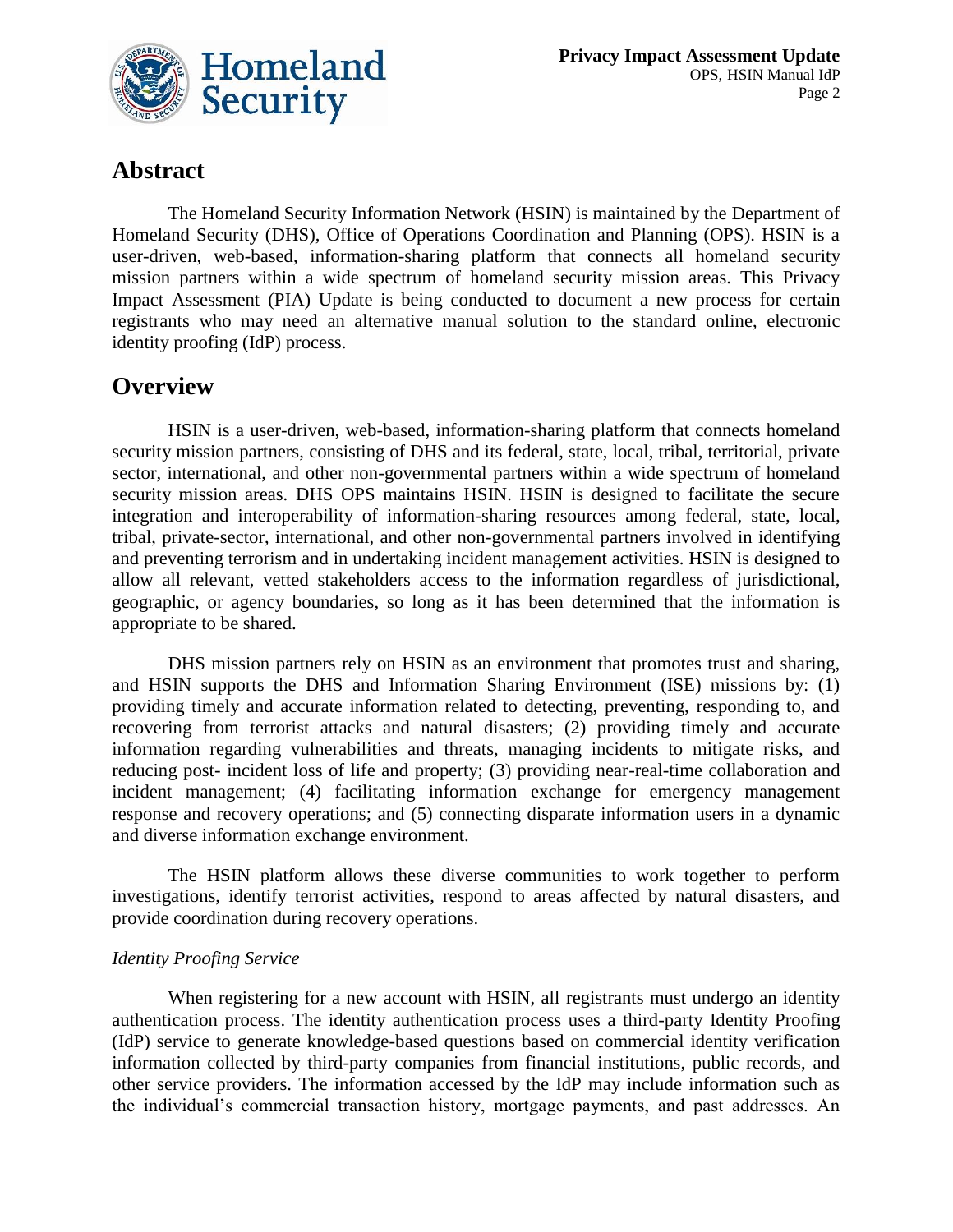

individual must correctly answer the knowledge-based questions generated by the IdP in order to authenticate his or her identity and enable access to use HSIN.

In order to generate these knowledge-based questions, the IdP service collects basic personally identifiable information (PII) from the individual including name, address of residence, date of birth and, on an optional basis, the individual's Social Security number (SSN); however, the SSN will not be stored by the HSIN Program Management Office  $(PMO)<sup>1</sup>$  Each individual will be asked a minimum of two and a maximum of four knowledge-based questions. The identity authentication process uses a third-party Identity Proofing (IdP) service to generate knowledge-based questions based on commercial identity verification information collected by thirdparty companies from financial institutions, public records, and other service providers. The information accessed by the IdP may include information such as the individual's commercial transaction history, mortgage payments, and past addresses. If there is not enough data to generate at least two questions, (i.e., the person lacks sufficient information to generate an adequate number of questions), then the individual's identity cannot be authenticated and he or she will not be able to continue through HSIN online registration.

The fact that an individual was unable to use the IdP service will be sent to HSIN, but no other information. HSIN PMO will receive aggregate reports on such failure rates. The IdP will send a transaction number, the fact that knowledge-based questions could not be generated, and the date and time of the transaction. This information will allow HSIN PMO to gather statistics on how many individuals are unable to use the IdP service.

If there is sufficient information to generate two to four questions, the IdP service will evaluate the answers to the questions and return a pass/fail indicator to HSIN PMO. If the individual does not successfully answer the questions generated by the IdP, he or she will not be authenticated and he will not be able to continue through the HSIN online registration process. If and when the registrant fails identity authentication, the system will provide the registrant with a limited number of opportunities to retry identity proofing. Should these retry attempts also fail, the system will present the registrant with the appropriate help desk phone number to call, based on the reason code of their failure.

The IdP service will send a transaction number, the date and time of the transaction, and an error code to HSIN PMO. This information will facilitate troubleshooting and system management and improvement so that HSIN PMO can maintain statistics of how many individuals are unable to authenticate through the IdP service. All PII entered by the individual during the IdP session and any questions generated by the IdP are deleted at the end of the session.

If the individual is able to answer the questions correctly, his or her identity is authenticated, a pass indicator is returned to HSIN, and the individual will continue through the HSIN online registration process. The next steps include aligning the registrant's personal and professional attributes collected from the HSIN account request form to specific Communities of

<sup>1</sup>  $<sup>1</sup>$  HSIN will require individuals to authenticate their identity through the IdP and providing a SSN enhances the</sup> ability of the IdP to generate knowledge-based questions.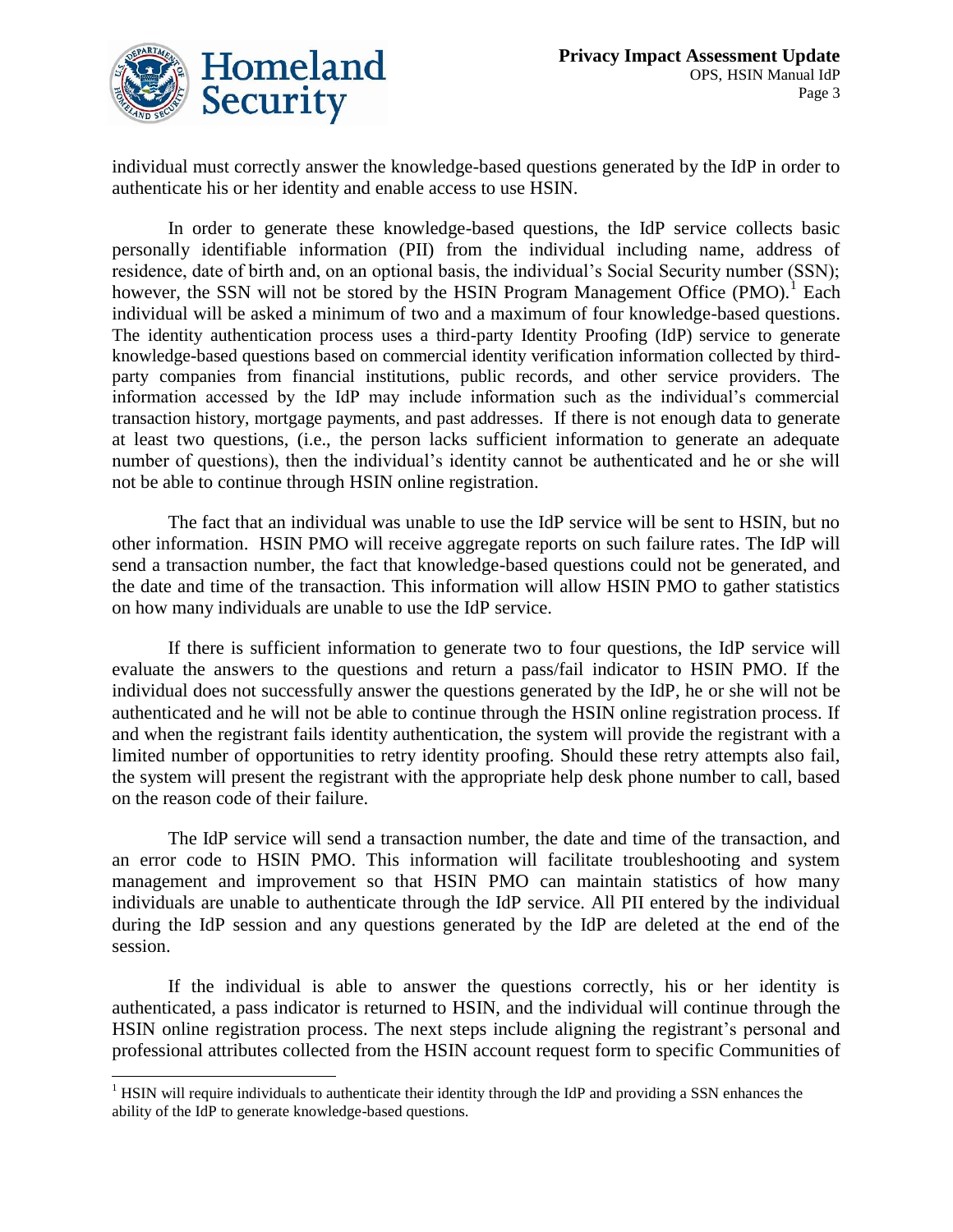

Interest (COI) that support their job function. These immediately aforementioned steps are intended to automatically streamline and identify an applicable relationship between a registrant and COI(s). Once a recommended COI relationship has been identified, the validator of that COI will either reject or approve the registrant's membership in the COI. All COIs operate under customized charters and may have specific membership criteria that a registrant must meet to qualify for entry.

# **Reason for the PIA Update**

After publication of the July 2012 PIA for HSIN User Accounts, $2$  further system requirements determined that HSIN registrants who were unable to complete the electronic IdP process must undergo a manual IdP process. Therefore, a PIA update is required to document the privacy risks for the registrants who may need an alternative, manual solution to the online, electronic identity proofing (IdP) process. This PIA update covers the manual identity proofing process for new user account registration required for access to the HSIN Release 3 (R3).

The HSIN PMO has implemented strict identity authentication controls in order to verify a registrant's identity. As stated above, if the registrant does not successfully answer the questions generated by the IdP service provider, he or she will not be authenticated and will not be able to continue through the HSIN online registration process.

## *Manual Identity Validator (MIV)*

Registrants who use the manual IdP due to one of the scenarios below will require a faceto-face meeting with a Manual Identity Validator (MIV). The MIV role operates as the primary point of contact during the manual IdP process. All MIVs will receive required training from the HSIN PMO in order to transact the necessary duties of identity verification and confirmation for qualified registrants. The MIV must have a homeland security supported mission and be an active HSIN user. The MIV role is intended to coordinate in-person meeting sessions with HSIN registrants to review required documentation and confirm registrant identity.

During the manual IdP process, the MIV will personally verify and validate the registrant's identity by reviewing at least one form of a government-issued photo ID. The MIV will then submit the manual IdP online form to the HSIN Security Office.

All MIVs will be recruited and trained by the HSIN Outreach and Security offices. MIVs will be identified as qualified validators, meaning they will be registered HSIN users with a valid Department of Homeland Security mission and COI membership. They will then be provided basic training in the reading of identity credentials by HSIN Outreach, as overseen and approved by HSIN Security. When a MIV completes training, an auditable record of the completion of training will be recorded in their user profile. Training of MIVs will be developed from DHS best practices leveraged from DHS components that routinely review identity credentials. HSIN

 $\overline{a}$  $2^2$  For a detailed description of the HSIN user accounts registration and access processes, please see DHS/OPS/PIA-008 HSIN R3 User Accounts (July 25, 2012) available at

[http://www.dhs.gov/sites/default/files/publications/privacy/privacy\\_pia\\_ops\\_hsin\\_r3useraccounts\\_07252012.pdf.](http://www.dhs.gov/sites/default/files/publications/privacy/privacy_pia_ops_hsin_r3useraccounts_07252012.pdf)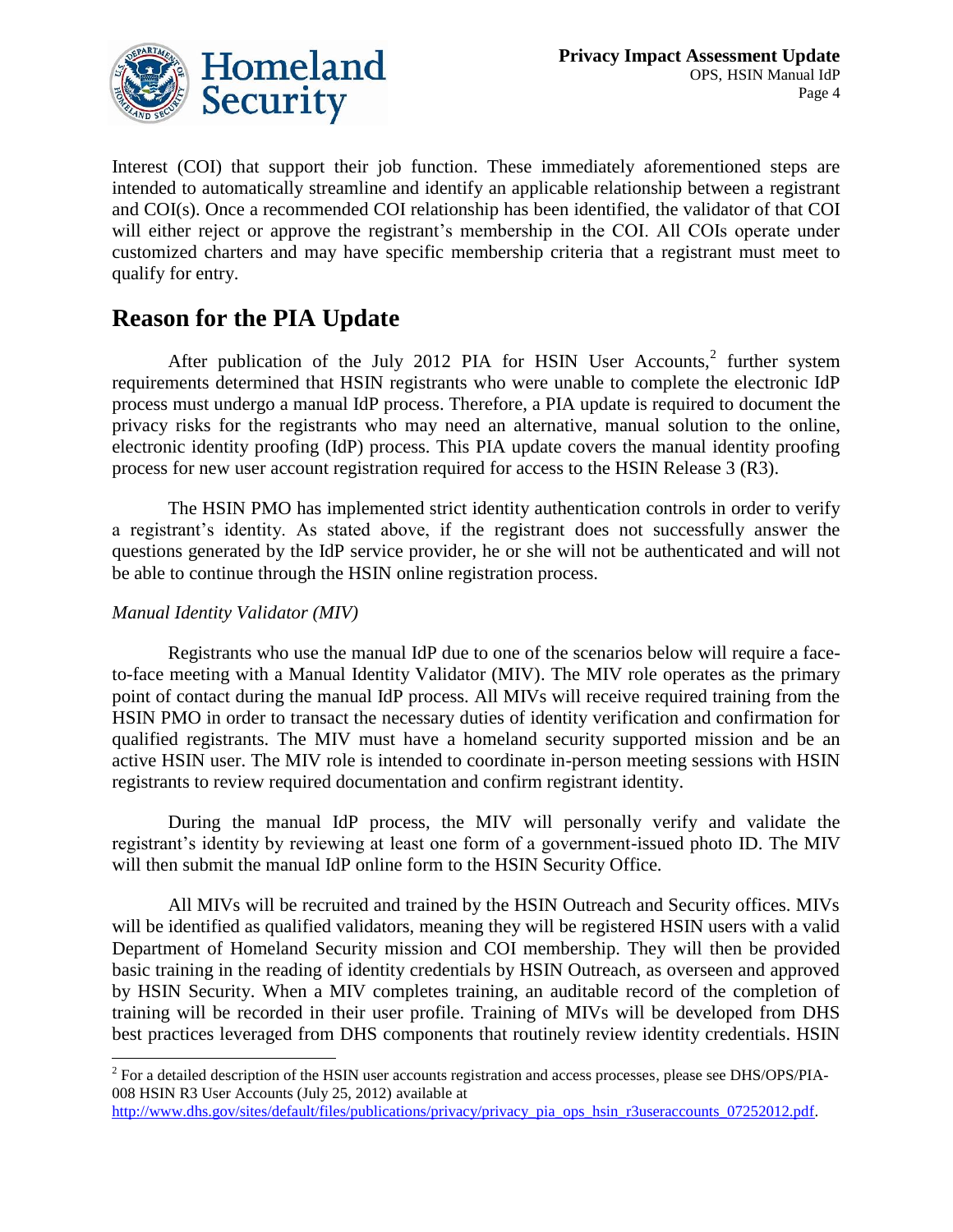

Outreach will review best practices from such components as DHS Immigrations and Customs Enforcement (ICE) and DHS U.S. Citizenship and Immigration Services (USCIS). Every time a MIV manually validates a new user, he or she will record this validation using an online form, checking a series of boxes that document his or her sign-off on the manually validated user (see Figure 1 manual IdP form below).

## *Manual IdP Scenarios*

If and when a registrant fails identity authentication, the system will provide the registrant with a limited number of opportunities to retry identity proofing. Should these retry attempts also fail or should the registrant determine he or she prefers to use the manual IdP instead of the electronic IdP process, the HSIN PMO has developed three scenarios for a nonstandard manual IdP process depending on the type HSIN registrant:

- Scenario (1) A HSIN registrant who has failed the online, electronic IdP process three times;
- Scenario (2) A HSIN registrant who has a time-sensitive, mission-critical role requiring timely admission to HSIN; and/or
- Scenario (3) An international registrant<sup>3</sup>.

## **Scenario (1): A HSIN Registrant who has failed the online, electronic IdP process three times**

This scenario is followed when a qualified registrant fails the online, automatic IdP three times.

After a third failed attempt to gain access through the online, electronic HSIN IdP process, the registrant will receive an on-screen error code preceding the IdP quiz. The registrant is asked to call the HSIN Help Desk to request additional guidance. The HSIN Help Desk representative cannot interpret the error code; however, he or she will be able to provide the registrant with contact information for a local MIV. The registrant has the option to contact the MIV to proceed with the manual IdP process requiring an in-person meeting. These error codes are provided by the IdP and are purposefully nebulous for the privacy protection of the registrant. If the registrant requires further information on why he or she failed the online, electronic IdP service, then he or she will be instructed to directly contact the HSIN Help Desk.

When the HSIN Help Desk representative grants the registrant privilege to process through the manual IdP process as a result of the three (3) failed online attempts, he or she will receive an email with a letter from the HSIN PMO. The HSIN Help Desk representative will provide the registrant with a list of local MIVs. The MIV will personally verify and validate the

 $\overline{a}$  $3$  The registration process to admit an international user falls within the manual IdP category but is completely separate from the processes outlined in this document. It involves rigorous oversight by the HSIN Information System Security Manager (ISSM), or appointed alternate.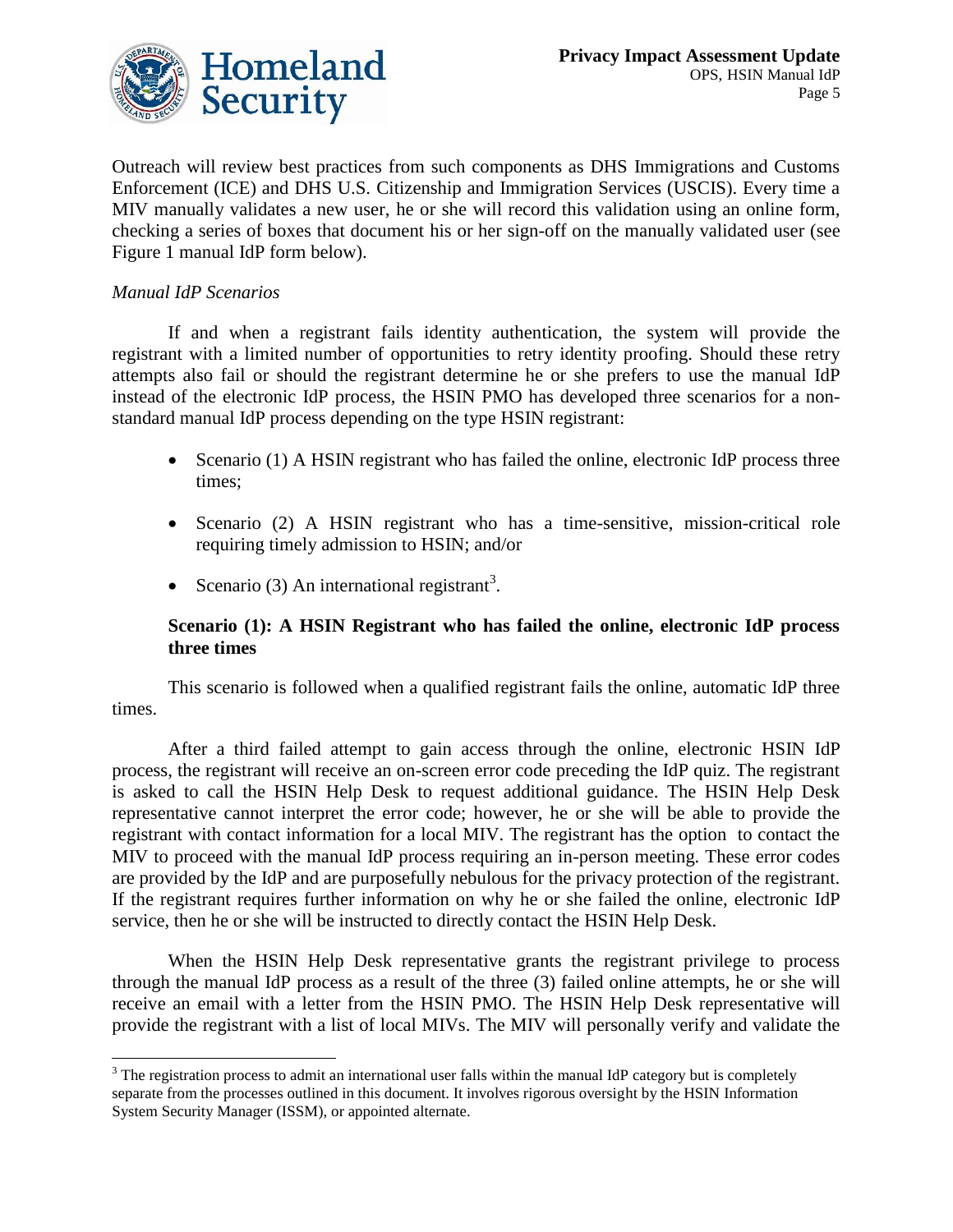

registrant's identity by reviewing at least one form of a government-issued photo ID. The MIV will then electronically submit the manual IdP online form to the HSIN Security Office.

The HSIN ISSM is the ultimate approving authority for processing the registrant into the system. Approximately 24 hours after the manual IdP form is received by the HSIN ISSM, or appointed alternate,<sup>4</sup> the registrant will receive either an acceptance or rejection email. If accepted, the system generates an email to the registrant with a link to complete the HSIN New User Registration Process. This process is the standard, online, electronic process all registrants complete after IdP and prior to gaining access to HSIN. The registrant's completed registration is automatically placed in the validation queue. The appropriate COI Validator will review the queue.

## **Scenario (2): A HSIN registrant who has a time-sensitive, mission-critical role requiring timely admission to HSIN**

This scenario is followed when a HSIN registrant with a time-sensitive, mission-critical role requiring timely admission is requesting immediate HSIN access. In this case, a registrant must meet qualifying criteria as defined by the occurrence and participation in a major national response (Level 2 or Level 3) incident, a planned leadership role in a potential national response, and/or a statutorily- or directive- defined senior leadership role within DHS.

The mission critical registrant contacts the HSIN Help Desk requesting manual IdP processing instructions. The HSIN Help Desk representative will analyze and confirm or deny if the registrant meets the qualifying criteria outlined above to process through to manual IdP. If yes, the HSIN Help Desk representative provides the registrant with a list of local MIVs. The MIV will personally verify and validate the registrant's identity by reviewing at least one form of a government-issued photo ID. The MIV will then submit the manual IdP online form to the HSIN Security Office.

The HSIN ISSM is the ultimate approving authority for processing the registrant into the system. Approximately 24 hours after the manual IdP form is received by the HSIN ISSM, or appointed alternate, the registrant will receive either an acceptance or rejection email. If accepted, the system generates an email to the registrant with a link to complete the HSIN New User Registration Process. This process is the standard, online, electronic process all registrants complete prior to gaining access to HSIN. The registrant's completed registration is automatically placed in the validation queue. The appropriate COI Validator will review the queue.

## **Scenario (3): International registrant**

This scenario is used to vet, validate, and admit a non- U.S. citizen registrant onto HSIN, generally referred to as "international registrants." The HSIN system will recognize, based upon a checked box in the initial, on-line IdP stages, that a registrant is not a U.S. citizen, and instruct

<sup>1</sup> <sup>4</sup> The HSIN ISSM may appoint an alternate HSIN PMO staff representative to act in his capacity for approving, validating and/or rejecting registrants during the manual IdP process.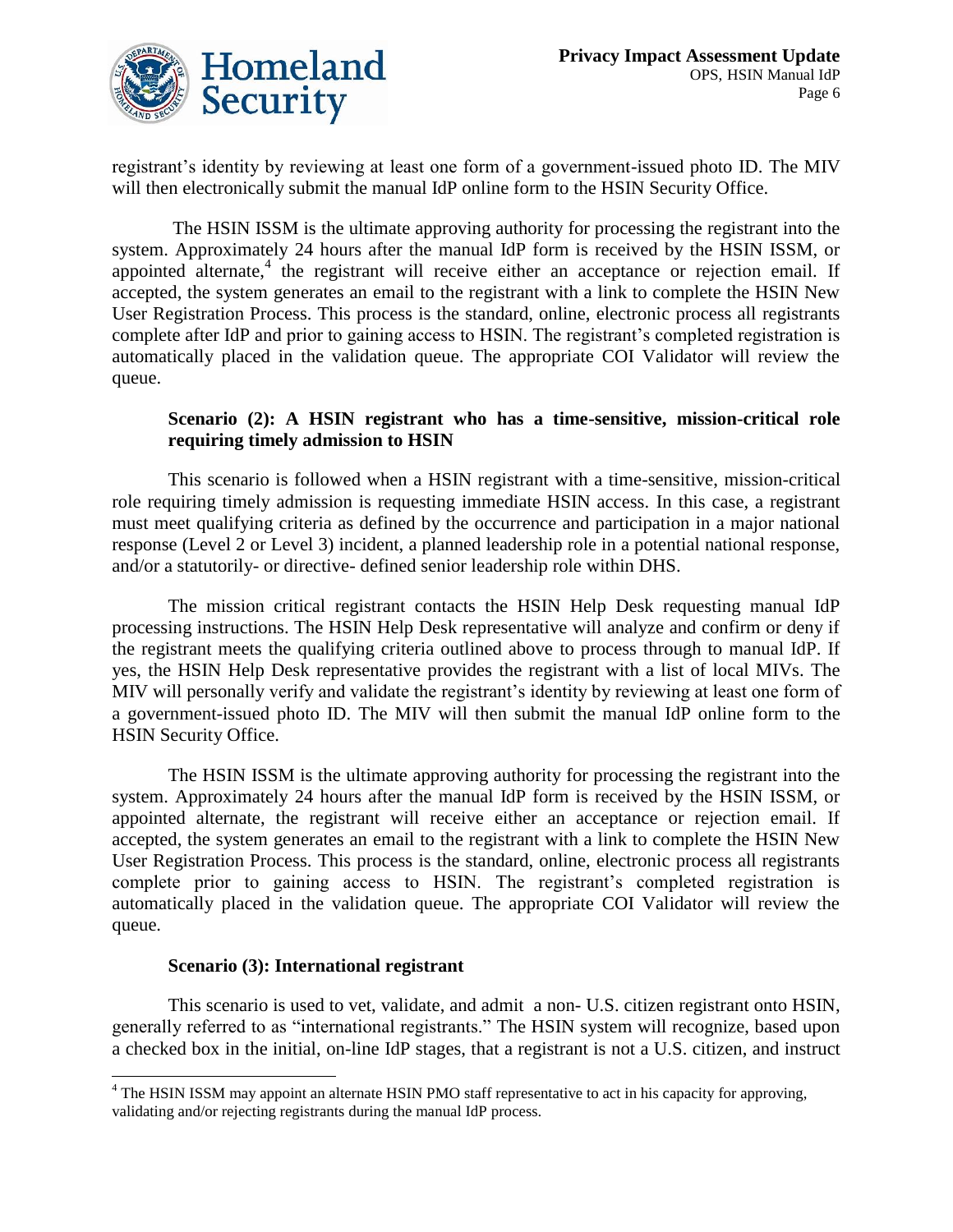

the registrant to directly contact the HSIN PMO to process through the adopted exception process. The DHS IT Security Program Exception to Citizenship Requirement Request Form will be used to submit exception requests to the HSIN Security Office for international registrant access to HSIN. The minimum information required to submit a HSIN exception request is:

- Name
- Date of Birth
- Place of Birth (City)
- Position
- Country of Citizenship
- Foreign Service National (If yes, attach "Security Certification" issued in accordance with 3 FAM 7220)
- Justification

Requests for one or more registrants may be submitted on a single form but all registrants on one form must have the same citizenship. A single justification may be used for all users on a request as appropriate. The form can only be sent via email and is not submitted through HSIN like the MIV process. The completed form will not be shared with the HSIN Mission Advocate.

HSIN Outreach will receive status notifications from the HSIN ISSM, or appointed alternate, and will update the "Current HSIN Non-U.S. Accounts and Approved (But Not yet Provisioned) Non-U.S. Personnel" spreadsheet for the HSIN Help Desk representatives to reference. Upon HSIN ISSM, or appointed alternate, approval, the registrant may proceed through to the New User Registration Process.

# **Privacy Impact Analysis**

Each of the below sections consider how the system has changed and what impact those changes have on the fair information principles. In some cases there may be no impact and that is indicated.

## **The System and the Information Collected and Stored within the System**

The HSIN Help Desk will collect basic contact information, including full name, email address, telephone number, directly from registrants applying for access to HSIN. This basic personally identifiable information will be transmitted from the HSIN Help Desk to the relevant MIV to facilitate the manual IdP process. Registrants will be required to show one form of government-issued identification to a HSIN certified MIV to confirm identity. The type of government-issued identification and year of expiration will be captured on the form submitted to the HSIN Security Office.

The reasons for a registrant to process through to manual IdP are as follows: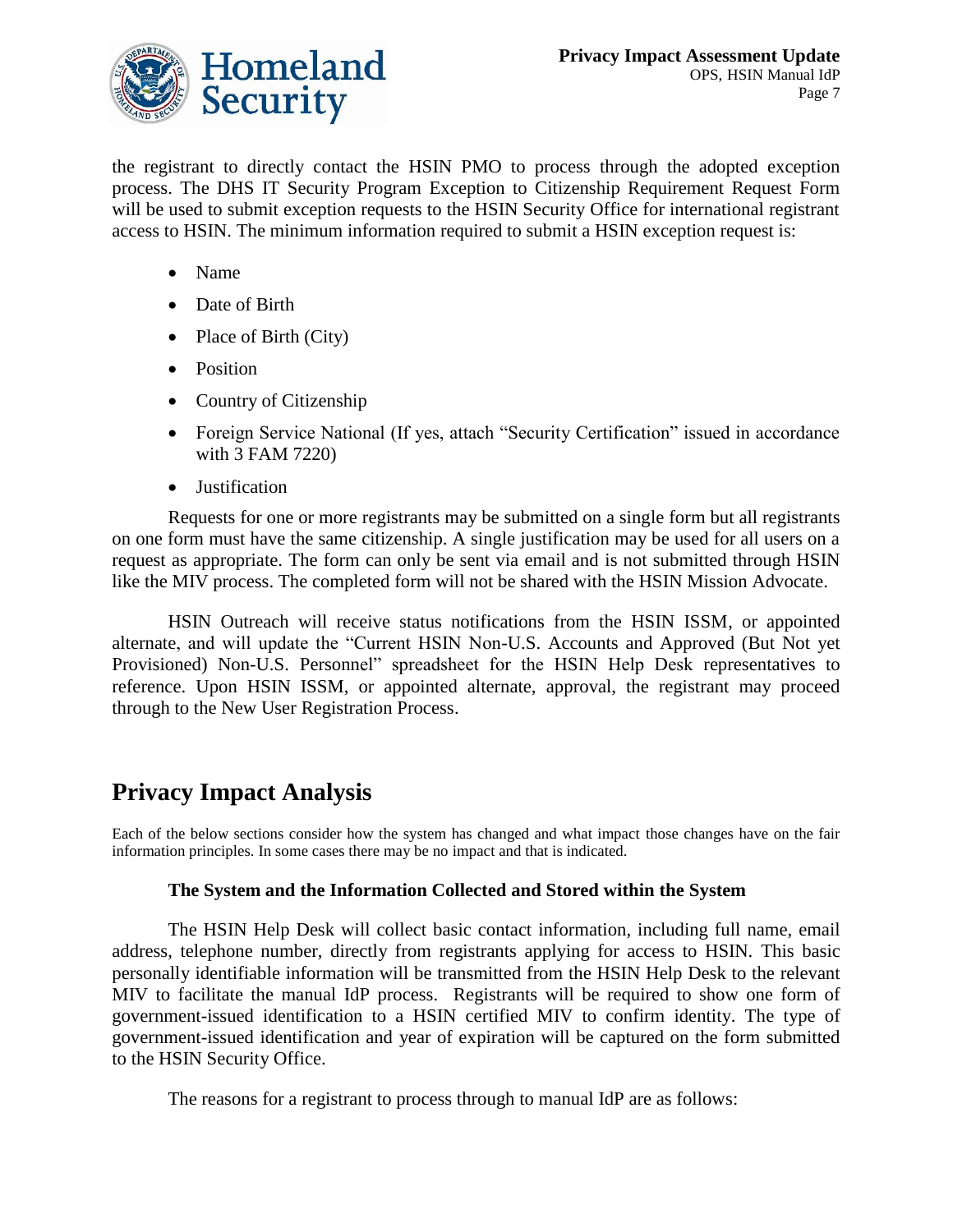

- Scenario (1) A HSIN registrant has failed the online, electronic IdP process three times;
- Scenario (2) A HSIN registrant has a time-sensitive, mission-critical role requiring timely admission to HSIN; and/or
- Scenario (3) A HSIN registrant is an international registrant.

The HSIN manual IdP process will collect the following information in an online form:

- First Name
- Middle Initial
- Last Name
- Email
- Primary COI Name
- Reason for Manual IdP
- Nomination Expiration (+60 days from emailed link)
- Type of government-issued identification
- Year of expiration for government-issued identification
- Certification that any materials collected containing PII have been properly destroyed

The following image illustrates the HSIN manual IdP form required for registrants, MIVs, and the HSIN ISSM, or appointed alternate, to complete.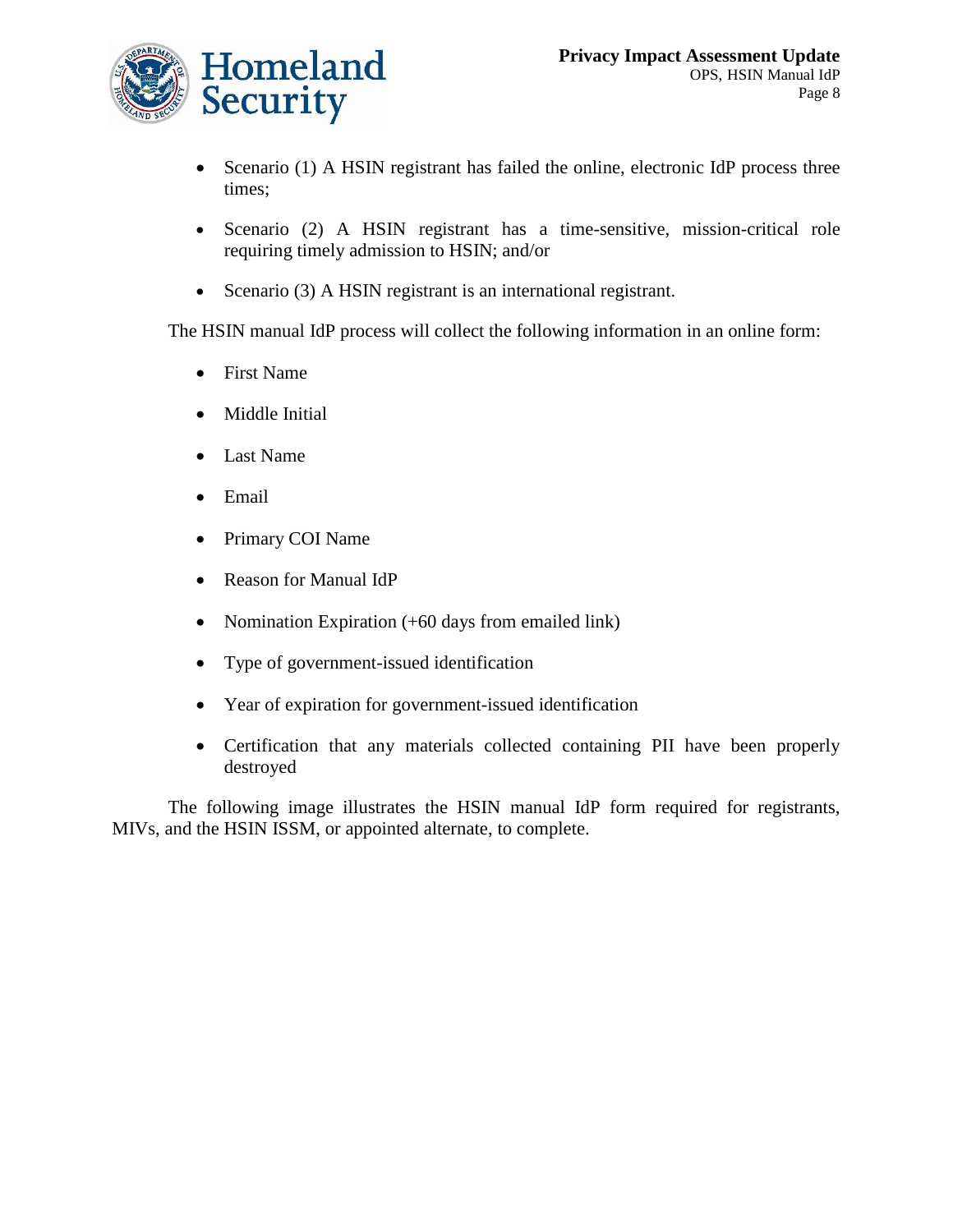

| HSIN Manual Identity Proofing Registration                                 |        |                                                                                                                                                                                |        |
|----------------------------------------------------------------------------|--------|--------------------------------------------------------------------------------------------------------------------------------------------------------------------------------|--------|
| Date:                                                                      |        | <b>CRI</b>                                                                                                                                                                     |        |
| <b>First Name:</b>                                                         |        |                                                                                                                                                                                |        |
| Middle Initial:                                                            |        |                                                                                                                                                                                |        |
| Last Name:                                                                 |        |                                                                                                                                                                                |        |
| Email:                                                                     |        |                                                                                                                                                                                |        |
| Primary COI Name:<br>(Retain existing NOM                                  | Select |                                                                                                                                                                                |        |
| form text)<br>Reason for Manual IdP                                        | Select |                                                                                                                                                                                |        |
| ("Type A, B, or C"):                                                       |        |                                                                                                                                                                                |        |
| Privileges:<br>(Retain existing NOM<br>form text)                          | Select |                                                                                                                                                                                |        |
|                                                                            |        |                                                                                                                                                                                |        |
| Nomination Expiration:<br>(Retain existing NOM                             |        |                                                                                                                                                                                |        |
| form text)                                                                 |        | <b>Approver Information</b>                                                                                                                                                    |        |
| Approver Name:                                                             |        | As a Manual Identity Validator, I confirm the validity of this registrant's government issued, photo<br>identification, and certify that this person is who they say they are. |        |
| <b>Trained Approver Role:</b>                                              |        | Select                                                                                                                                                                         |        |
| <b>Approval Status:</b>                                                    |        | Select                                                                                                                                                                         |        |
| <b>Status Date:</b>                                                        |        | 画                                                                                                                                                                              |        |
| <b>Type of Government-issued</b>                                           |        | Select                                                                                                                                                                         |        |
| identification:<br>YEAR of ID Expiration:                                  |        |                                                                                                                                                                                |        |
| I certify that I have destroyed                                            |        | Select                                                                                                                                                                         |        |
| any records received<br>identifying PII information for<br>the registrant. |        |                                                                                                                                                                                | v<br>v |

**Figure 1: HSIN Manual IdP Form**

HSIN PMO will provide training to qualified individuals who will take on the MIV role. The training materials will include a definition of a qualified, manual IdP candidate, how to validate the registrant's identity, appropriate forms of government-issued identification, steps on how to submit materials to the HSIN Security Office, and the mandatory obligation to destroy all PII submitted.

#### **Uses of the Information**

HSIN user account information is only used to provide authorized individuals with access to DHS information technology resources. HSIN is designed to allow all relevant, vetted stakeholders access to the information regardless of jurisdictional, geographic, or agency boundaries, so long as the information is appropriate to be shared.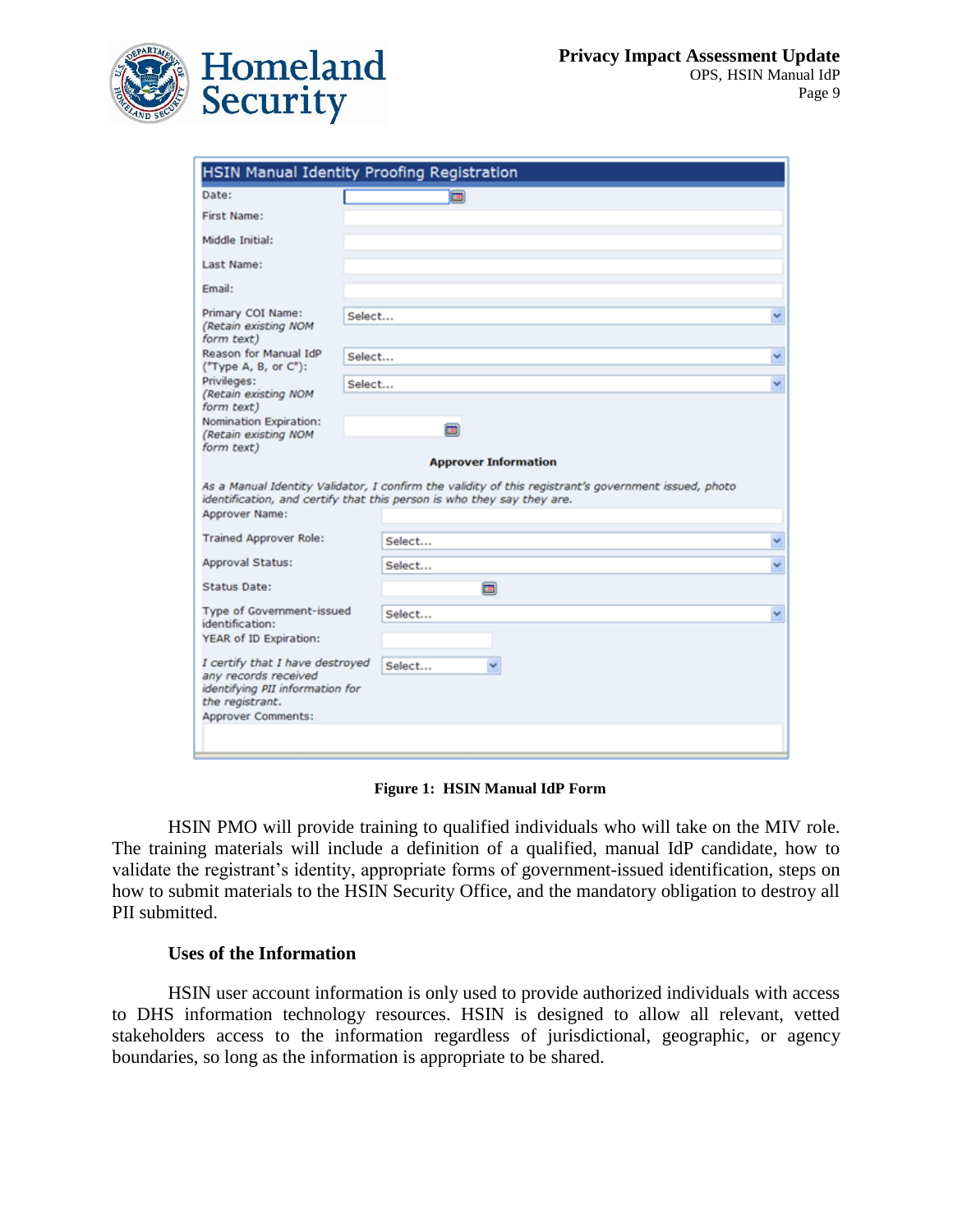

During the manual IdP process, in order to verify the registrant's identity, PII will be collected to authenticate the registrant for access into HSIN, a COI, or any HSIN collaboration space within the HSIN system. HSIN PMO will train a core set of registered users to perform duties defined for the MIV role.

### **Retention**

The HSIN PMO is assessing the technical capabilities of the HSIN Help Desk ticketing system to determine how they will delete the PII contained in a Help Desk record of a MIV request. HSIN PMO will continue to coordinate with the Privacy Office on a technically feasible retention period, not to exceed one year from a) when the request was filled or b) the original request if an individual fails to use the HSIN MIV. HSIN PMO will provide a memorandum to the Privacy Office detailing the records retention and deletion process once determined.

The HSIN MIV only reviews and submits information through the online manual IdP Form. HSIN MIVs and other HSIN PMO representatives participating in the manual IdP process will obtain rigorous training that outlines all requirements and processes ensuring a seamless, secure, and efficient user experience. Additionally, a detailed manual IdP standard operating procedure (SOP) will be accessible and fully up-to-date for all HSIN PMO, Help Desk representatives, and MIVs.

The retention of HSIN user account records has not changed from the original PIA.

## **Internal Sharing and Disclosure**

There are no changes to the internal sharing and disclosure procedures described in the HSIN User Accounts PIA.

## **External Sharing and Disclosure**

Basic personally identifiable information such as contact information will be transmitted from the HSIN Help Desk to the relevant MIV to facilitate the manual IdP process. This sharing is conducted pursuant to routine use F in the published system of records notice, DHS/ALL - 004 General Information Technology Access Account Records, 77 Fed. Reg. 70792 (Nov. 27, 2012).

Upon completion of the manual IdP process, the MIV does not receive any information from HSIN regarding the completion of the New User Registration Process. Information collected by the MIVs via the HSIN manual IdP form will not be shared externally.

## **Notice**

Registrants will receive a Privacy Act Statement on the user access request form at the time of enrollment. Additionally, users receive notice that their activity on HSIN R3 will be logged and monitored in accordance with DHS authorities and policies to ensure appropriate use of DHS systems. The user notice is provided prior to each login.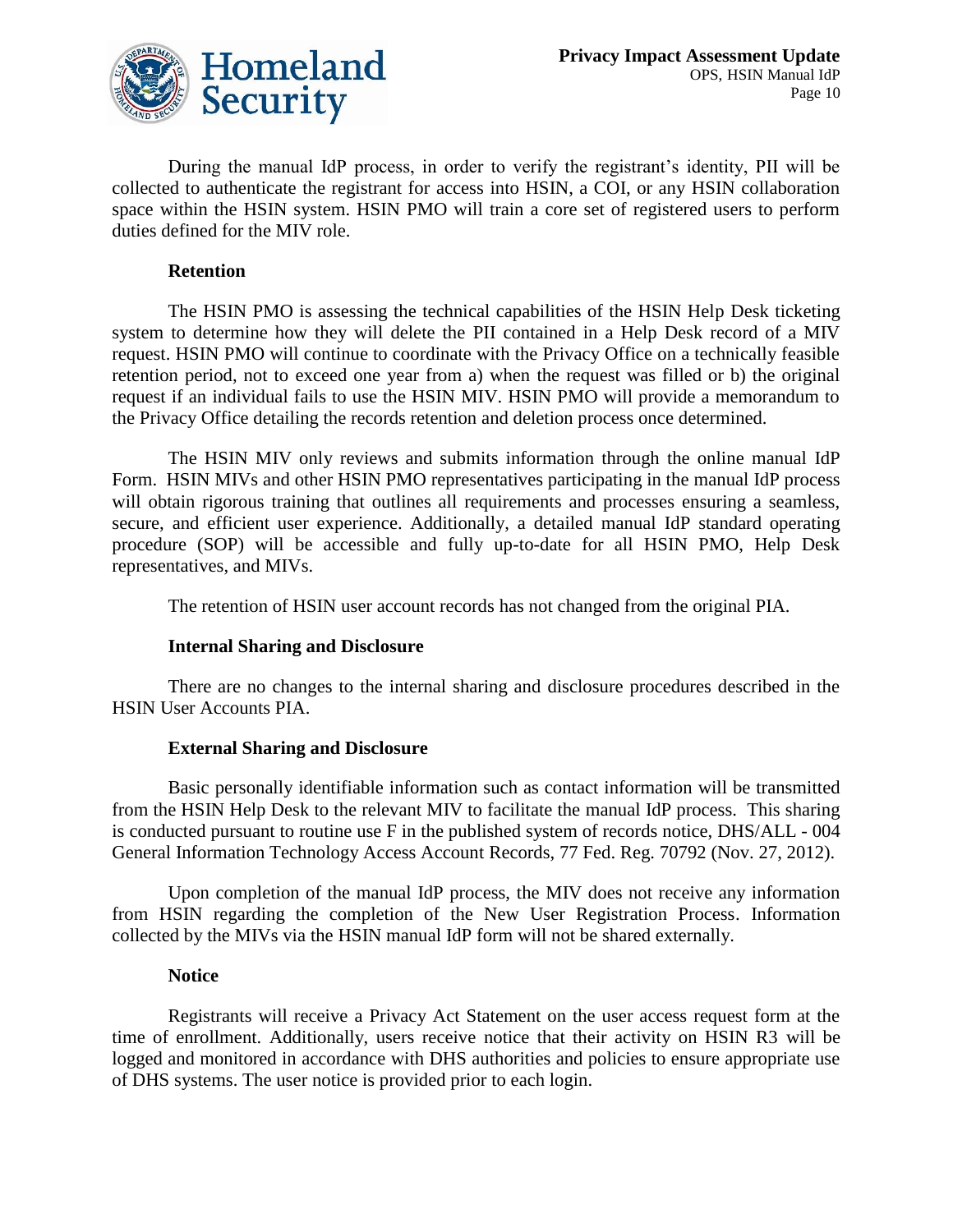

Furthermore, for the manual IdP process, a registrant will receive a memo from the HSIN PMO reminding them of HSIN's Privacy Act Statement.

## **Individual Access, Redress, and Correction**

There are no changes to access, redress, and correction procedures described in the HSIN User Accounts PIA. These procedures are also described in the DHS/ALL - 004 General Information Technology Access Account Records, 77 Fed. Reg. 70792 (Nov. 27, 2012).

## **Technical Access and Security**

HSIN PMO will provide training to qualified individuals who will take on the MIV role. The training materials will include a definition of a qualified, manual IdP candidate, how to validate the registrant's identity, appropriate forms of government-issued identification, steps on how to submit materials to the HSIN Security Office, and the mandatory obligation to destroy all PII submitted.

Each manual IdP role has a vital purpose with specific technical access requirements. The following outlined role criterion are baseline requirements for the MIV and the HSIN ISSM:

## *MIV*

The MIV operates as the primary point of contact during the manual IdP process. All MIVs will receive required training from the HSIN PMO in order to transact the necessary duties of identity verification and confirmation for qualified registrants. The MIV must have a Department of Homeland Security supported mission and be an active HSIN user. The MIV is intended to coordinate in-person meeting sessions with HSIN registrants to review required documentation and confirm registrant identity.

## *HSIN ISSM*

The HSIN ISSM is the primary authority who offers access authorization to a registrant applying via manual IdP. The HSIN ISSM may appoint an alternate HSIN PMO Security staff member to execute duties in his absence. Manual IdP forms will be received by the HSIN ISSM, or appointed alternate, by email scan. Once the pertinent information has been captured into the system, the HSIN ISSM, or appointed alternate, must immediately discard any and all materials containing PII. The HSIN ISSM, or appointed alternate, has the right to confirm or deny a registrant's HSIN membership.

The MIV will ensure full and effective validation through identity confirmation. The MIV and HSIN ISSM, or appointed alternate, will be accountable for the destruction of all PII materials submitted through this process. The HSIN PMO will hold periodic compliance audits to ensure all processes are adhered.